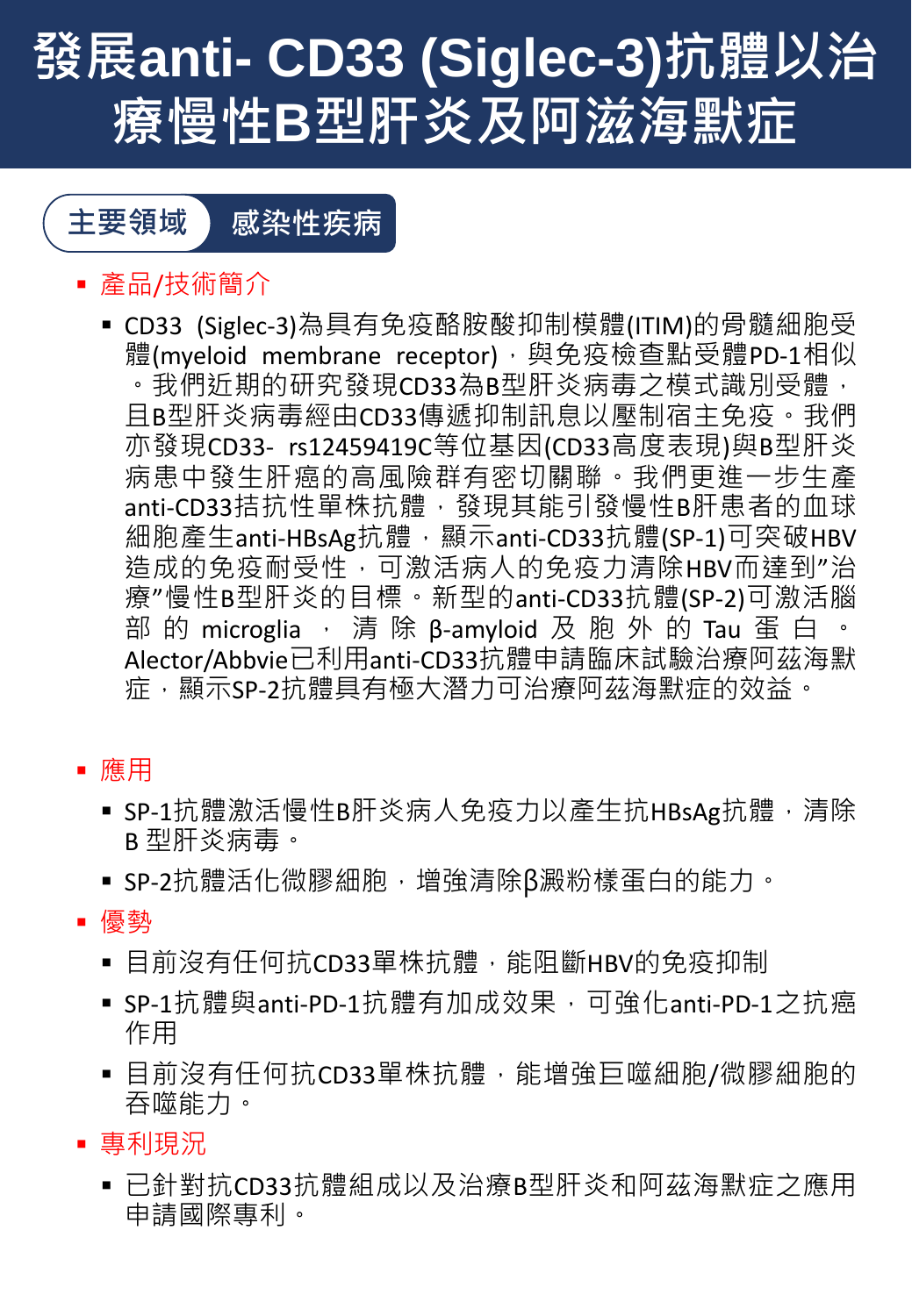# **Development of Anti-CD33 (S iglec-3) mAb for the Treatment of Chronic Hepatitis B Infection and Alzheimer Diseases**

### **Research Area Infectious Disease**

### ■ Technical statement

▪ CD33 (Siglec-3) is a myeloid membrane receptor which contains an immunoreceptor tyrosine-based inhibitory motif (ITIM) similar to the immune checkpoint receptor PD-1. We found that CD33 as a pattern recognition receptor to hepatitis B virus (HBV), and generated antagonistic anti-CD33 mAb (SP-1) to induce anti-HBsAg antibody using the PBMCs from chronic hepatitis B patients, indicating SP-1 mAb is able to break HBV-induced immune tolerance. We further generated high affinity human antibodies against CD33, and found that the anti-CD33 mAb (SP-2) can activate microglia to uptake beta-amyloid and extracellular hyperphosphorylated Tau protein. Alector/Abbvie has launched phase I clinical for the safety of anti-CD33 mAb in Alzheimer's disease (AD), and suggesting SP-2 antibodies has great potential to be become therapeutic agent for the treatment of AD..

#### ■ Applications

- SP-1 mAb can be applied for the treatment of chronic hepatitis B.
- SP-2 mAb has great potential to become therapeutic antibodies for HBV.

#### ■ Advantages

- The proprietary SP-1 mAb is the sole mAb which is show to reactivate host immunity to break HBV-mediated immunosuppression.
- SP-1 mAb can enhance anti-PD-1 mAb to enhance host immunity against chronic viral infection and cancer.
- The proprietary SP-2 mAb is able to actovate microglia to clear beta-amyloid and hyperphosphorylated Tau peptide..

#### ■ Patent status

■ We have filed patents for the composition of anti-CD33 mAbs, as well as its application to treat CHB and AD.